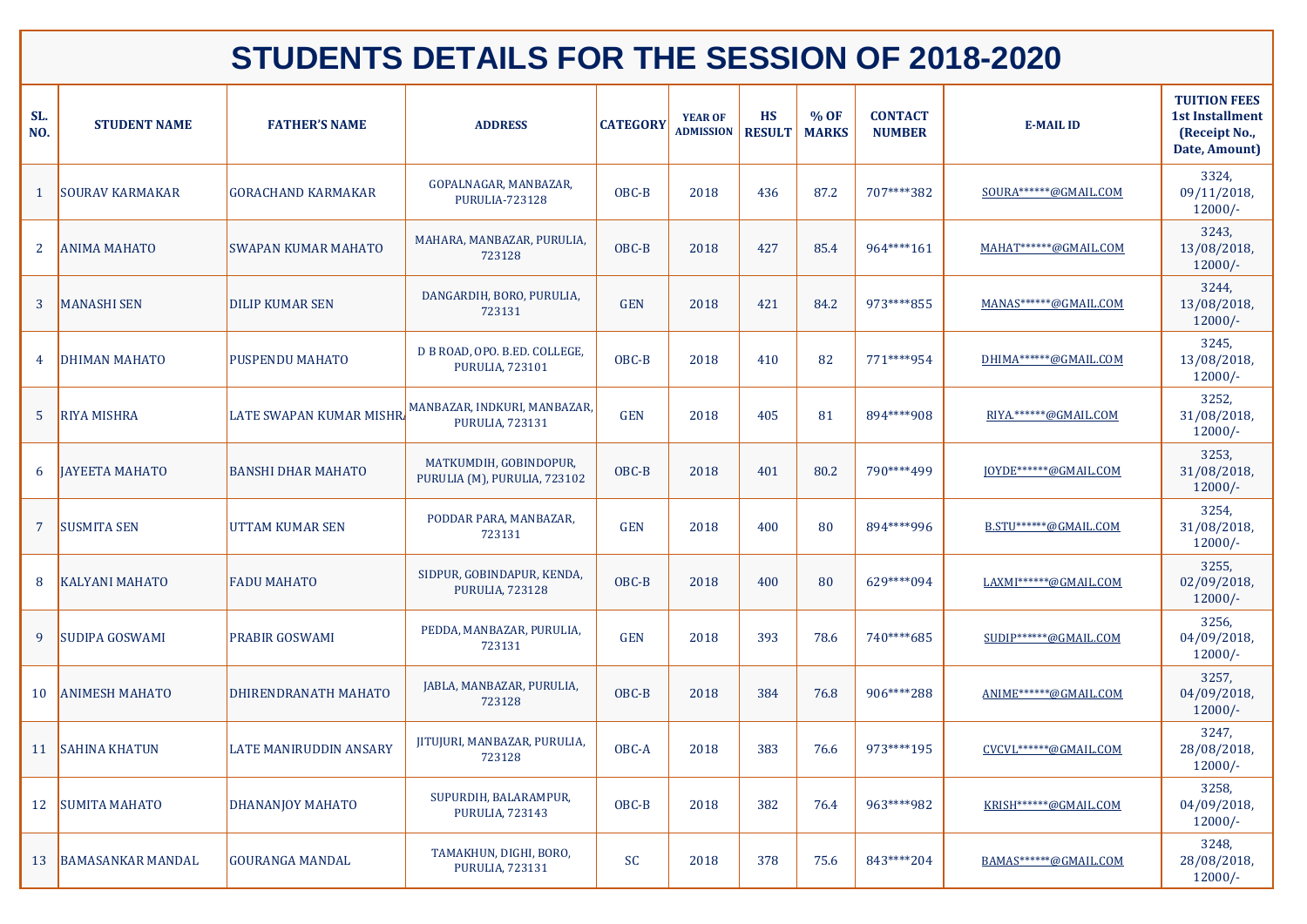| SL.<br>NO. | <b>STUDENT NAME</b>     | <b>FATHER'S NAME</b>        | <b>ADDRESS</b>                                         | <b>CATEGORY</b> | <b>YEAR OF</b><br><b>ADMISSION</b> | <b>HS</b><br><b>RESULT</b> | % OF<br><b>MARKS</b> | <b>CONTACT</b><br><b>NUMBER</b> | <b>E-MAIL ID</b>        | <b>TUITION FEES</b><br><b>1st Installment</b><br>(Receipt No.,<br>Date, Amount) |
|------------|-------------------------|-----------------------------|--------------------------------------------------------|-----------------|------------------------------------|----------------------------|----------------------|---------------------------------|-------------------------|---------------------------------------------------------------------------------|
| 14         | <b>PRASHANTA MAHATO</b> | <b>PURNA CHANDRA MAHATO</b> | BAMNI, MANBAZAR, PURULIA                               | OBC-B           | 2018                               | 377                        | 75.4                 | 837****628                      | PRASH ****** @GMAIL.COM | 3417,<br>22/02/2019,<br>$12000/-$                                               |
| 15         | <b>TAPAS ROY</b>        | <b>RANJIT ROY</b>           | MAHARA, MANBAZAR, PURULIA,<br>723128                   | <b>GEN</b>      | 2018                               | 376                        | 75.2                 | 973****829                      | SAJAL******@GMAIL.COM   | 3263,<br>10/09/2018,<br>$12000/-$                                               |
|            | 16 ARATI MAHATO         | <b>ANANDALAL MAHATO</b>     | PITHAJORE, PURULIA (M),<br><b>PURULIA, 723126</b>      | OBC-B           | 2018                               | 374                        | 74.8                 | 963****111                      | ARATI******@GMAIL.COM   | 3264,<br>10/09/2018,<br>$12000/-$                                               |
| 17         | <b>SHOVA MAHATO</b>     | <b>HAREKRISHNA MAHATO</b>   | NATHURDIH, BAMNI, ,ANBAZAR,<br><b>PURULIA, 723131</b>  | OBC-B           | 2018                               | 374                        | 74.8                 | 964****643                      | SHOVA******@GMAIL.COM   | 3265,<br>10/09/2018,<br>$12000/-$                                               |
| 18         | <b>SATYAJIT MAHATO</b>  | <b>DURGA CHARAN MAHATO</b>  | BAIDYANATHPUR, MAHARA,<br>MANBAZAR-PURULIA             | OBC-B           | 2018                               | 372                        | 74.4                 | 897****321                      | SATYA******@GMAIL.COM   | 3486,<br>26/03/2019,<br>$12000/-$                                               |
| 19         | <b>SHRABANI DUTTA</b>   | <b>TAPAS KUMAR DUTTA</b>    | PEDDA, MANBAZAR, PURULIA,<br>723131                    | OBC-B           | 2018                               | 369                        | 73.8                 | 629****153                      | DSHRA******@GMAIL.COM   | 3266,<br>10/09/2018,<br>$12000/-$                                               |
| 20         | <b>RITESH MAHATO</b>    | <b>SURYA NARAYAN MAHATO</b> | MAJHIHIRA, MANBAZAR, PURULIA<br>723128                 | OBC-B           | 2018                               | 362                        | 72.4                 | 900****520                      | ******                  | 3269,<br>11/09/2018,<br>$12000/-$                                               |
| 21         | <b>ANIMESH BAURI</b>    | <b>DILIP KUMAR BAURI</b>    | DHADKIDIH, PEDDA, MANBAZAR,<br><b>PURULIA - 723128</b> | SC              | 2018                               | 362                        | 72.4                 | 980****559                      | ANIME******@GMAIL.COM   | 3322,<br>$08/11/2018$ ,<br>$12000/-$                                            |
| 22         | <b>TUSHAR MANDAL</b>    | <b>SANJOY KUMAR MANDAL</b>  | SALBANI, BALARAMPUR, PURULIA,<br>723143                | SC              | 2018                               | 356                        | 71.2                 | 964****543                      | MANDA******@GMAIL.COM   | 3250,<br>28/08/2018,<br>$12000/-$                                               |
| 23         | <b>KABITA MAHATO</b>    | PRABHAKAR MAHATO            | MAJHIHIRA, MANBAZAR, PURULIA,<br>723128                | OBC-B           | 2018                               | 353                        | 70.6                 | 867****673                      | KABIT******@GMAIL.COM   | 3270,<br>11/09/2018,<br>$12000/-$                                               |
| 24         | <b>LIPI DESHMUKH</b>    | <b>PRADIP DESHMUKH</b>      | GOPALPUR, BANKURA, 722101                              | <b>GEN</b>      | 2018                               | 353                        | 70.6                 | 702****189                      | LIPID******@GMAIL.COM   | 3380,<br>$03/01/2019$ ,<br>$12000/-$                                            |
| 25         | <b>AMIT GARAI</b>       | <b>ASHISH GARAI</b>         | BORTORE, MANBAZAR, PURULIA,<br>723131                  | OBC-B           | 2018                               | 340                        | 68                   | 736****734                      | AMITG******@GMAIL.COM   | 3271,<br>11/09/2018,<br>$12000/-$                                               |
| 26         | <b>DINESH BAURI</b>     | <b>SURAJIT BAURI</b>        | BHATRA, INDPUR, BANKURA,<br>722136                     | SC              | 2018                               | 339                        | 67.8                 | 867****974                      | DINES******@GMAIL.COM   | 3251,<br>31/08/2018,<br>$12000/-$                                               |
| 27         | <b>RINKU MAHATA</b>     | <b>BALARAM MAHATA</b>       | MAJHIHIRA, MANBAZAR, PURULIA,<br>723128                | <b>GEN</b>      | 2018                               | 336                        | 67.2                 | 859****970                      | RINKU******@GMAIL.COM   | 3272,<br>11/09/2018,<br>$12000/-$                                               |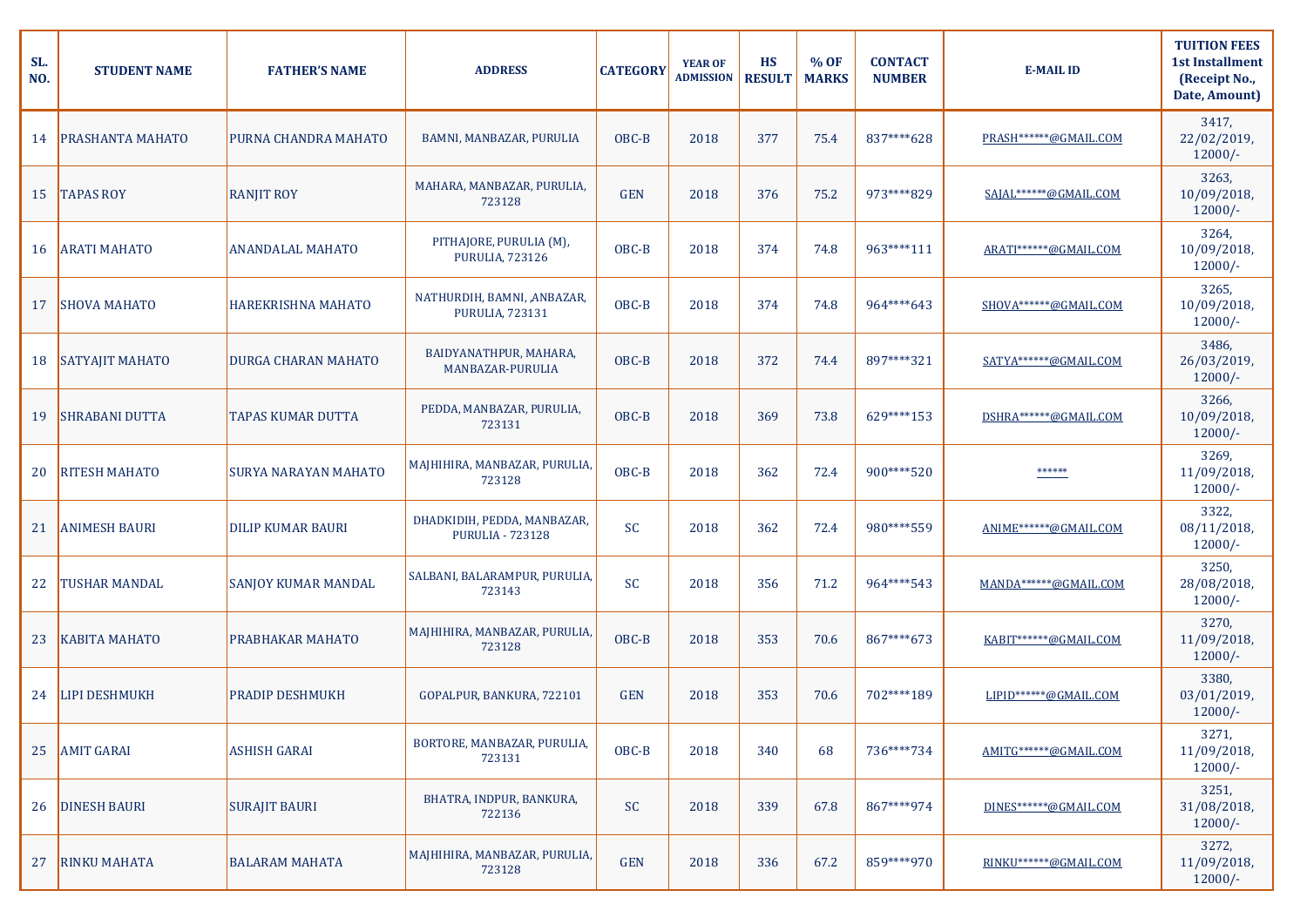| SL.<br>NO. | <b>STUDENT NAME</b>    | <b>FATHER'S NAME</b>          | <b>ADDRESS</b>                                       | <b>CATEGORY</b> | <b>YEAR OF</b><br><b>ADMISSION</b> | <b>HS</b><br><b>RESULT</b> | % OF<br><b>MARKS</b> | <b>CONTACT</b><br><b>NUMBER</b> | <b>E-MAIL ID</b>      | <b>TUITION FEES</b><br><b>1st Installment</b><br>(Receipt No.,<br>Date, Amount) |
|------------|------------------------|-------------------------------|------------------------------------------------------|-----------------|------------------------------------|----------------------------|----------------------|---------------------------------|-----------------------|---------------------------------------------------------------------------------|
| 28         | <b>DEBASISH GORAIN</b> | <b>GANESH CHANDRA MANDAL</b>  | KONAPARA, KENDA, PURULIA,<br>723128                  | OBC-B           | 2018                               | 335                        | 67                   | 629****702                      | DEBAG******@GMAIL.COM | 3273,<br>12/09/2018,<br>$12000/-$                                               |
| 29         | <b>MAUSUMI MAHATO</b>  | <b>BIKASH MAHATO</b>          | SHYAMPURU, MANBAZAR,<br><b>PURULIA, 723131</b>       | OBC-B           | 2018                               | 332                        | 66.4                 | 363****154                      | ******                | 3314,<br>29/10/2018,<br>$12000/-$                                               |
| 30         | <b>SOMNATH BAURI</b>   | <b>ANIL CHANDRA BAURI</b>     | PAIRACHALI, PUNCHA, PURULIA-<br>723131               | <b>SC</b>       | 2018                               | 327                        | 65.4                 | 964****305                      | SOMNA******@GMAIL.COM | 3454,<br>12/03/2019,<br>$12000/-$                                               |
| 31         | <b>SHANTA MAHATO</b>   | <b>PARAN MAHATO</b>           | MAJHIHIRA, MANBAZAR, PURULIA,<br>723128              | <b>VOC</b>      | 2018                               | 319                        | 63.8                 | 815****618                      | ******                | 3275,<br>12/09/2018,<br>$12000/-$                                               |
| 32         | <b>AKSHAY KAR</b>      | <b>KRISHNA KAR</b>            | JITUJURI, MANBAZAR, PURULIA,<br>723128               | <b>GEN</b>      | 2018                               | 317                        | 63.4                 | 897****049                      | ******                | 3276,<br>12/09/2018,<br>$12000/-$                                               |
| 33         | <b>SONAMANI MAHATO</b> | NITAI CHANDRA MAHATO          | JITUJURI, MANBAZAR, PURULIA,<br>723128               | <b>GEN</b>      | 2018                               | 316                        | 63.2                 | 800****076                      | TAPAS******@GMAIL.COM | 3277,<br>14/09/2018,<br>$12000/-$                                               |
| 34         | <b>PRATIMA MAHANTY</b> | <b>BIDHAN CHANDRA MAHANTY</b> | CHAKYA, BAMNI, MANBAZAR,<br><b>PURULIA</b>           | <b>GEN</b>      | 2018                               | 314                        | 62.8                 | 738****611                      | PRATI******@GMAIL.COM | 3319,<br>$01/11/2018$ ,<br>$12000/-$                                            |
|            | DHANANJOY PARAMANIK    | <b>GOKUL PARAMANIK</b>        | PARSA, BHABANIPUR,<br>BARABAZAR, PURULIA-723126      | OBC-B           | 2018                               | 307                        | 61.4                 | 736****270                      | ******                | 3327,<br>09/11/2018,<br>$12000/-$                                               |
| 36         | <b>SANTIRAM GORAIN</b> | <b>KAILASHPATI GORAIN</b>     | KENDA, BALAKDIH, PURULIA,<br>723128                  | <b>GEN</b>      | 2018                               | 306                        | 61.2                 | 960****384                      | SANTI******@GMAIL.COM | 3278,<br>14/09/2018,<br>$12000/-$                                               |
| 37         | <b>JOYDEEP MAHANTY</b> |                               | ANIRUDDHA PRASAD MAHANT JHARBAGDA, MANBAZAR, PURULIA | <b>GEN</b>      | 2018                               | 304                        | 60.8                 | 867****446                      | JOYDE******@GMAIL.COM | 3279,<br>14/09/2018,<br>$12000/-$                                               |
| 38         | <b>NILIMA MURMU</b>    | <b>RATAN CHANDRA MURMU</b>    | DANGARDIH, BORO, PURULIA,<br>723131                  | <b>ST</b>       | 2018                               | 304                        | 60.8                 | 731****438                      | NILIM******@GMAIL.COM | 3326,<br>$09/11/2018$ ,<br>$12000/-$                                            |
| 39         | <b>PRADIP BAURI</b>    | <b>HIRU BAURI</b>             | BHATRA, INDPUR, BANKURA,<br>722136                   | <b>SC</b>       | 2018                               | 303                        | 60.6                 | 980****696                      | BANGL******@GMAIL.COM | 3280,<br>14/09/2018,<br>$12000/-$                                               |
| 40         | <b>SULEKHA BAURI</b>   | <b>KANAILAL BAURI</b>         | FUSRABAID, PARA, PURULIA,<br>723126                  | SC              | 2018                               | 301                        | 60.2                 | 900****260                      | DALAP******@GMAIL.COM | 3281,<br>14/09/2018,<br>$12000/-$                                               |
|            | 41   MAMATA MAHATO     | LALMOHON MAHATO               | KULGORA, PURULIA, 7231                               | <b>GEN</b>      | 2018                               | 301                        | 60.2                 | 900****615                      | ******                | 3325,<br>$09/11/2018$ ,<br>$12000/-$                                            |